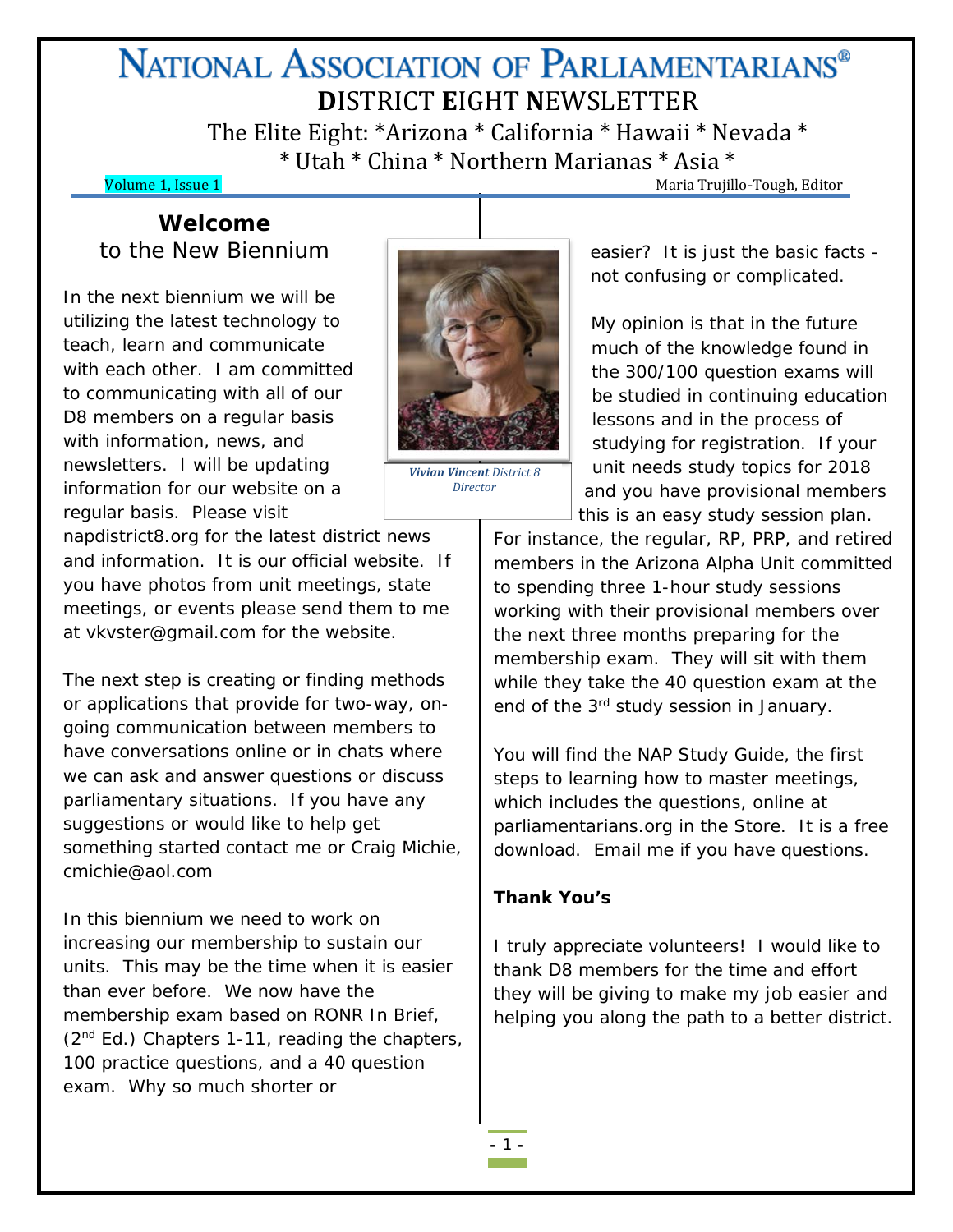- Frank Fitzgerald PRP (ASAP) will be serving as Parliamentarian for D8 and assisting me with great advice over the next two years.
- Kirby Glad PRP (USAP) is our napdistrict8.org webmaster and is awesome - in fact, he is so good he has been appointed as the NAP Webmaster.
- Craig Michie (NSAP) volunteered to work on technology communication leading the way to find the apps that will keep us in touch with our members here and abroad.
- Maria Trujillo-Tough (CSAP) is serving as the D8 Newsletter Editor adding a professional touch to this communication effort and you can see it in this first edition.
- Marie Frasca will serve as our 2019 D8 Conference Meeting Coordinator for the meeting in Las Vegas, NV sharing her astounding organizational skills and experience with state and national events.

Past District 8 Directors:

- Frank Fitzgerald PRP (ASAP),
- Dave Mezzera PRP (CSAP),
- Steve Gladstein PRP (HSAP), and
- Dollie McPartlin PRP NSAP), are truly appreciated for their opinions and advice that provide this director with guidance on district matters.

Thank you all for the wonderful reception and support you've given me as District 8 Director.

Vivian Vincent PRP District 8 Director

### **D8 DIRECTOR NEWS**

What a privilege it is to be part of District 8. In the past few weeks I have met the most wonderful people and best parliamentarians in the world.

I attended the ASAP annual meeting for the first time as District Director in Prescott, AZ for a weekend with many of my AZ parli friends where every minute was devoted to learning and teaching and socializing. ASAP was two days of excellent workshops mixed with a little business. A special part of this meeting was seeing ASAP member, Frank Fitzgerald, recognized for his work on behalf of members for many years and a proclamation from the Mayor of Prescott.

In September, at the NAP Convention, I met

members from across District 8 and learned that we all want to make D8 the best it can be through



communication, service to one another, and to feel that we are supported.

In Reno, Nevada I toured historical Virginia City with NSAP members before attending their annual meeting on Saturday. I learned about the Nevada statues related to open meetings and public records during lunch. I also found out that Las Vegas was originally in Arizona, before state boundaries were redrawn.

The NSAP annual meeting was a full day of great workshops - CSAP member, Dave Mezzera, was there to present workshops. I served NSAP President, Gail Knapp, as Parliamentarian for the business meeting.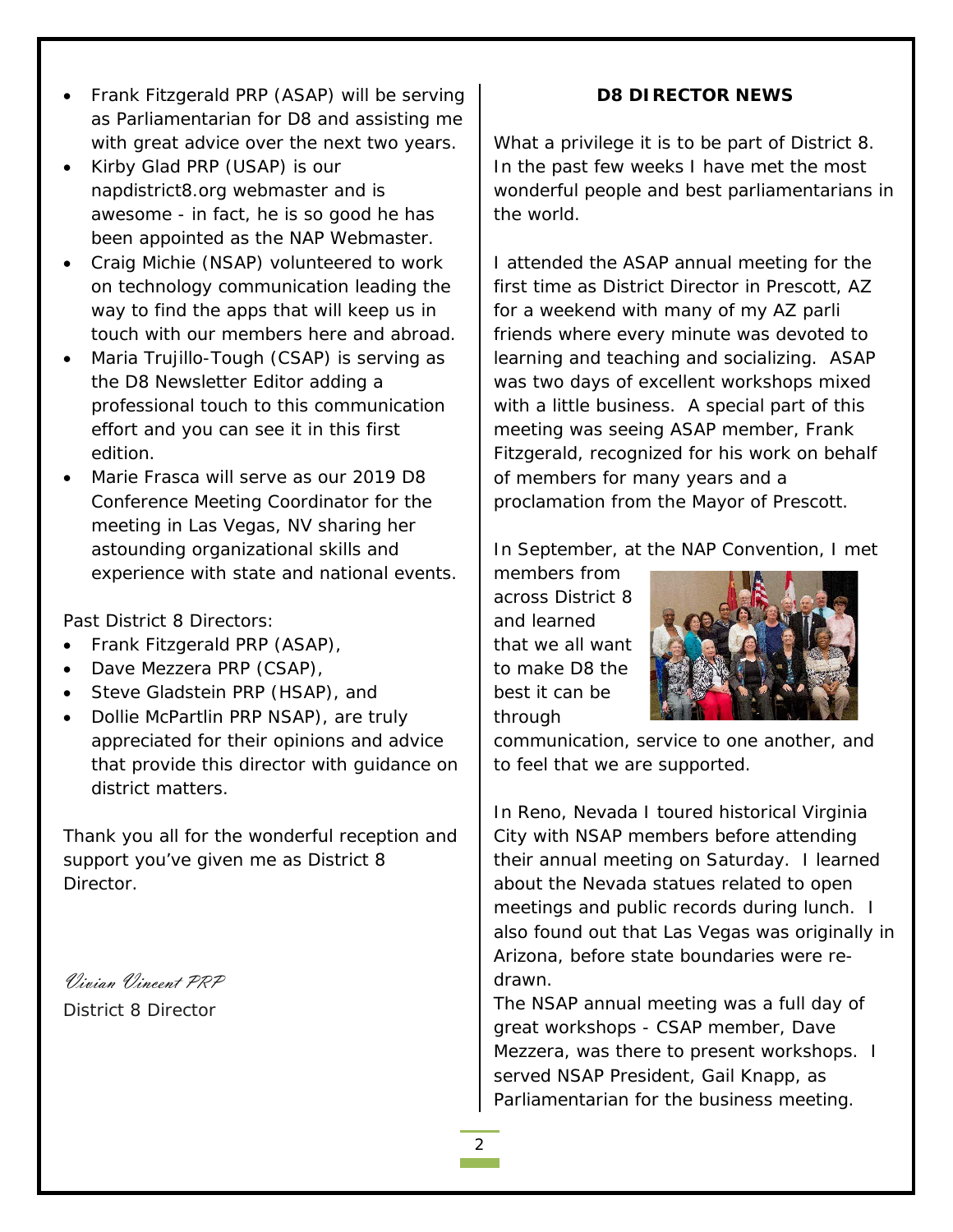Congratulations to all for incredibly successful meetings. I look forward to attending more next year.

#### **NAP CONVENTION**

It was exciting to see so many D8 members at the NAP convention. As you will see in the congratulations that follow District 8 has incredible members who will shape the future of NAP. If you go to the District 8 website napdistrict8.org you will see photographs of our members teaching and learning and having a good time in Chicago. You can also view more convention photos at parliamentarians.smugmug.com



The big

news from the convention comes from the District 8 meeting held on Sunday, Sept. 10. The members voted to suspend the district standing rules to allow Arizona (ASAP) to host the 2019 District 8 Conference in Las Vega, Nevada during the 2019 NAP Biennium convention. This means that it will make it possible for members to travel to one location for both events, we will conduct a business meeting, and attendees can take advantage of many workshops and events associated with the NAP convention. ASAP will be the host and provide our renowned Arizona hospitality at the meeting.

You are invited to observe the November Board of Directors meeting, conducted via AdobeConnect, November 14 at 7 p.m. (CT). I encourage you to observe this meeting because the board will be approving the President's appointments and it would be a great opportunity to show our support for the D8 members.



# **Past District 8 Director Frank Fitzgerald**

Frank has been instrumental in shaping our association and district. In addition to the wonderful tribute to Frank at the ASAP meeting, he was recognized by NAP President, Jim Jones at the 41<sup>st</sup> NAP convention. Immediately following his induction as NAP

President, Jim Jones recognized Frank for his dedication and the Trailblazer Frank, for all the



ASAP, District 8, NAP, all the hugs, and your friendship.

#### **District 8 members**

D8 members will serve in 18 (and counting) appointed NAP positions for the next two years as committee chairs, committee members, or appointed board positions. NAP President, Jim Jones, has appointed the following members to NAP committees and positions.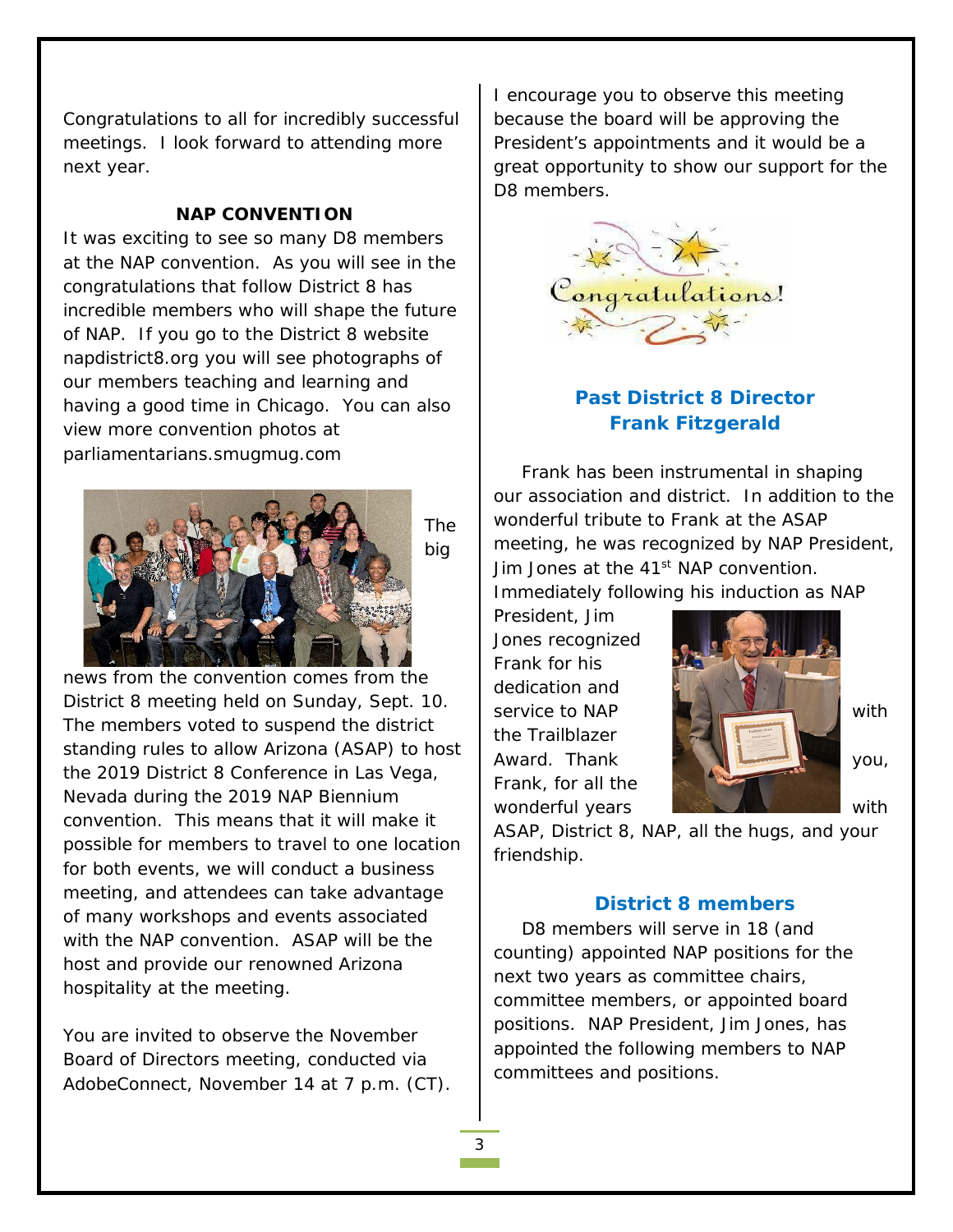- Vivian Vincent (AZ) District Eight Director - Membership Extension and Retention Committee (MERC)
- > Mike Peck (AZ) Professional Development Committee Chairman
- > Al Gage (AZ) Youth Task Force Chairman
- > Ronald Arruejo (CA) Youth Task Force
- ▶ Ronald Avedesian (CA) Bylaws Chairman
- > Lorenzo Cuesta (CA) Membership & Registration Examiners Committee
- > Lorraine Talbot (CA) Educational Resources
- $\triangleright$  Tennebee Hall (CA) Membership & Registration Examiners Committee
- > Jim Stewart (CA) NAP Board of Directors Parliamentarian
- > James Stewart (CA) Parliamentary Research Committee
- > Jim Stewart (CA) Professional Services Subcommittee Chairman
- > Ronald Arruejo (CA) Youth Committee
- > Dollie McPartlin (NV) Biennial Convention Committee 2019 Coordinator
- $\triangleright$  M Carling (NV) Bylaws
- $\triangleright$  Jim Hinkle (NV) Communication Committee Chairman
- Kathy Boyer (UT) Independent Learning **Subcommittee**
- Jessica Christopher (UT) Membership & Registration Examiners Committee
- $\triangleright$  Kirby Glad (UT) Technology Committee, Website Webmaster

[Kirby Glad is also the D8 Webmaster for napdistrict8.org]

 $\triangleright$  D8 also is home to Gail Knapp, NSAP President, elected to the Commission on **Credentialing** 

## **2015-2017 HONOR ROLL OF INSTRUCTORS**

These D8 members were highlighted in Membership & Youth Recognition Lunch program at convention for teaching and sponsoring new NAP members in the past biennium:

- $\overline{\phantom{a}}$  Rollie Cox (CA),
- Lorenzo Cuesta (CA),
- $\overline{\phantom{a}}$  Al Gage (AZ),
- $\downarrow$  Joan Harmon (CA),
- $\ddot$  Fei He (CH),
- $\overline{\phantom{A}}$  Ray He (CH),
- $\downarrow$  Jumbling Ma (CH),
- David Mezzera (CA),
- William Puette (HI),
- $\downarrow$  James Stewart (CA),
- $\leftarrow$  Pengfei Wen (CH),
- $\blacksquare$  Tianpeng Yuan (CH)

### **Request for Articles**

*Tell us what information you would like to see and read about in future newsletters or on our website. Everyone is welcome to submit articles for the newsletter. Please send suggestions on proposed newsletter articles to Maria Trujillo-Tough at mvtrujil@gmail.com. Suggestions for the website should be sent to Vivian Vincent at vkvster@gmail.com.*